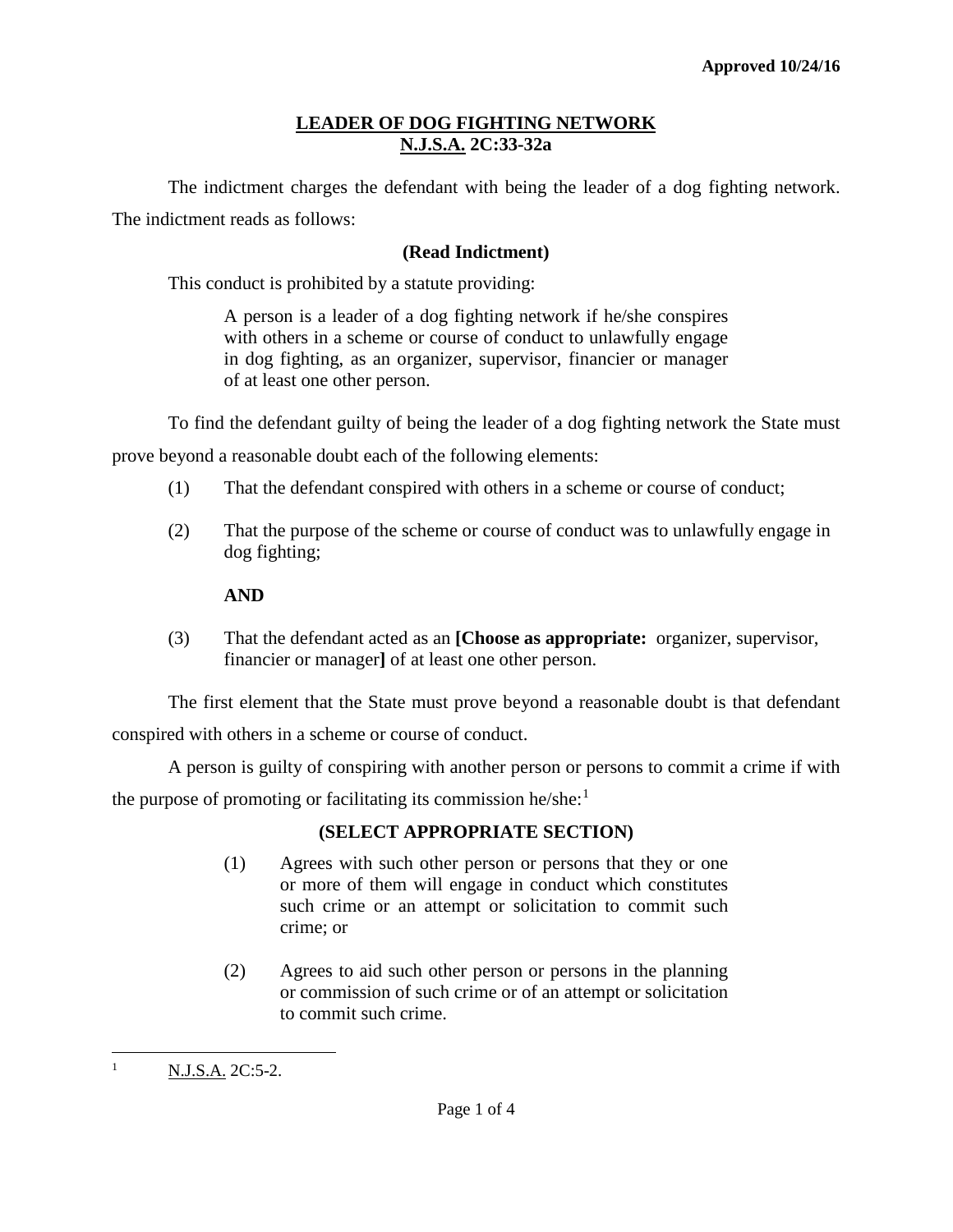### **LEADER OF DOG FIGHTING NETWORK N.J.S.A. 2C:33-32a**

In order for you to find a defendant guilty of conspiring with another person or persons, the State must prove beyond a reasonable doubt:

(1) That the defendant agreed with another person or persons that they or one or more of them would engage in conduct which constitutes a crime or an attempt or solicitation to commit such crime;

#### **OR**

That the defendant agreed to aid another person or persons in the planning or commission of a crime or of an attempt or solicitation to commit such crime

A conspiracy may be proven by direct or circumstantial evidence. It is not essential that there be direct contact among all of the conspirators or that they enter the agreement at the same time.

If the defendant is aware that any person he/she conspired with also conspired with others to commit the same crime, the defendant is guilty of conspiring with others. He/She need not be aware of their identity.

Mere association, acquaintance, or family relationship with an alleged conspirator is not enough to establish a defendant's guilt of conspiracy. Nor is mere awareness of the conspiracy. Nor would it be sufficient for the State to prove only that the defendant met with others, or that they discussed names and interests in common. However, any of these factors, if present, may be taken into consideration along with all other relevant evidence in your deliberations.

You have to decide whether the defendant's purpose was that he/she or a person with whom he/she was conspiring would commit the crime of dog fighting. For him/her to be found guilty of conspiracy, the State has to prove beyond a reasonable doubt that when he/she agreed it was his/her conscious object or purpose to promote or make it easier to commit the crime of dog fighting.

Page 2 of 4 The nature of the purpose with which the defendant acted is a question of fact for you the jury to decide. Purpose is a condition of the mind which cannot be seen and can only be determined by inferences from conduct, words or acts. It is not necessary for the State to produce a witness or witnesses who could testify that the defendant stated, for example, that he/she acted with a specific purpose. It is within your power to find that proof of purpose has been furnished beyond a reasonable doubt by inferences which may arise from the nature of the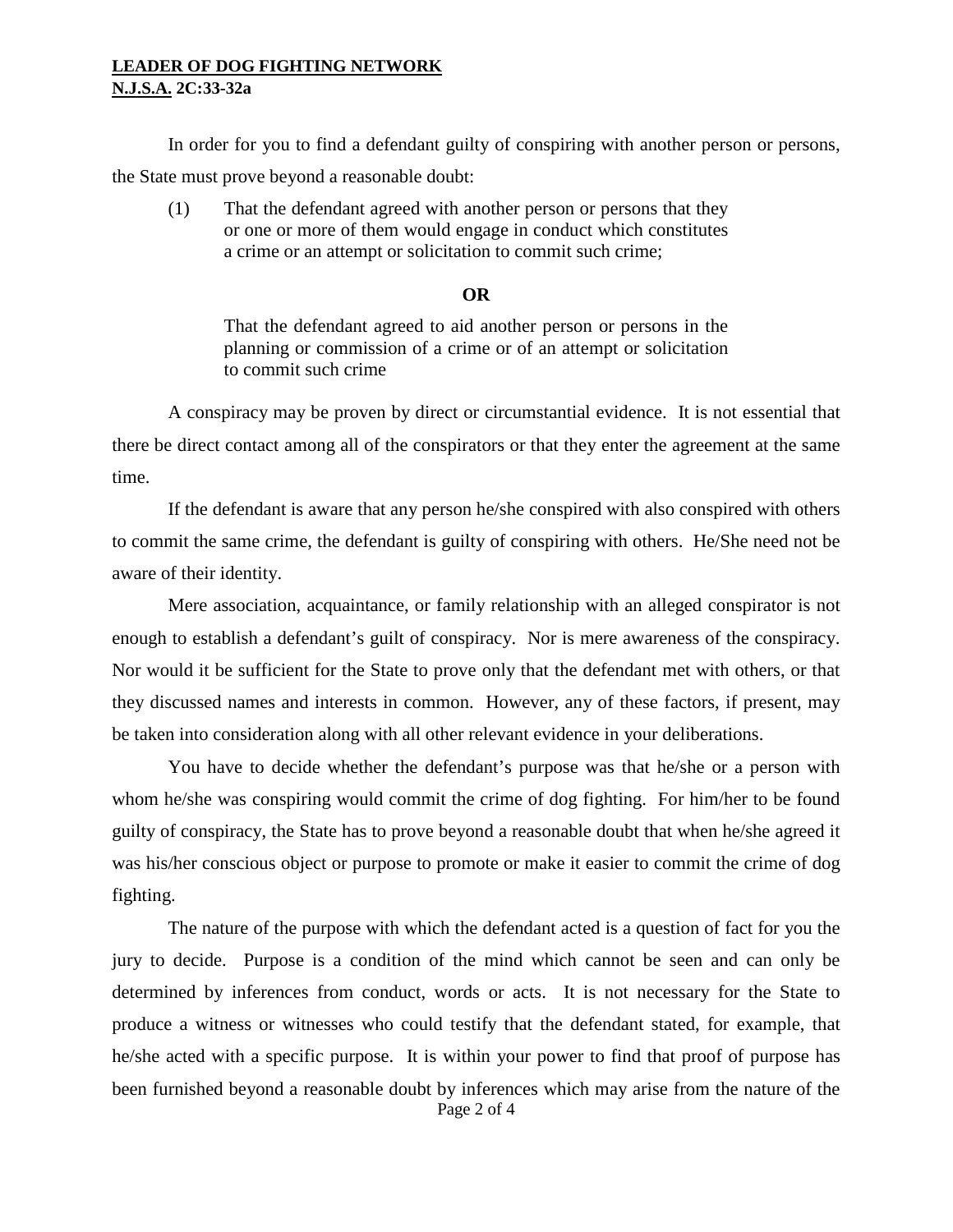### **LEADER OF DOG FIGHTING NETWORK N.J.S.A. 2C:33-32a**

acts and the surrounding circumstances.

It also makes no difference what the person or persons with whom the defendant actually conspired had in mind, so long as the defendant believed that he/she was furthering the commission of the crime of dog fighting.

The second element that the State must prove beyond a reasonable doubt is that the purpose of the scheme or course of conduct was to engage in the crime of dog fighting.

A person acts purposely with respect to the nature of his/her conduct, or a result thereof, if it is his/her conscious object to engage in conduct of that nature or cause such a result. A person acts purposely with respect to attendant circumstances if she is aware of the existence of such circumstances or he/she believes or hopes that they exist. $2^2$  $2^2$ 

# **[Charge the appropriate section of the dog fighting law [N.J.S.A. 2C:33-31(a) (1) to (6)]**

The third element that the State must prove beyond a reasonable doubt is that the defendant acted as an **[Choose as appropriate:** organizer, supervisor, financier or manager**]** of at least one other person.

For purposes of this section, "Financier" means a person who, with the intent to derive a profit, provides money or credit or other thing of value in order to finance the operations of dog fighting.

It is not necessary for the State to prove that any intended profit was actually realized. You may infer that a particular scheme or course of conduct was undertaken for profit from all of the attendant circumstances, including but not limited to the number of persons involved in the scheme or course of conduct, the defendant's net worth and his/her expenditures in relation to his/her legitimate sources of income, or the amount of cash or currency involved.<sup>[3](#page-2-1)</sup>

It is not a defense to a prosecution under this section that the dog intended to be used for fighting was brought into or transported in this State solely for ultimate distribution or sale in another jurisdiction.[4](#page-2-2)

It is also not a defense that the defendant was subject to the supervision or management of another, nor that another person or persons were also leaders of a dog fighting network.<sup>[5](#page-2-3)</sup>

<span id="page-2-0"></span>l <sup>2</sup> N.J.S.A. 2C:2-2.

<span id="page-2-1"></span><sup>3</sup> N.J.S.A. 2C:33-32d.

<span id="page-2-2"></span><sup>4</sup> N.J.S.A. 2C:33-32e.

<span id="page-2-3"></span><sup>5</sup> N.J.S.A. 2C:33-32f.